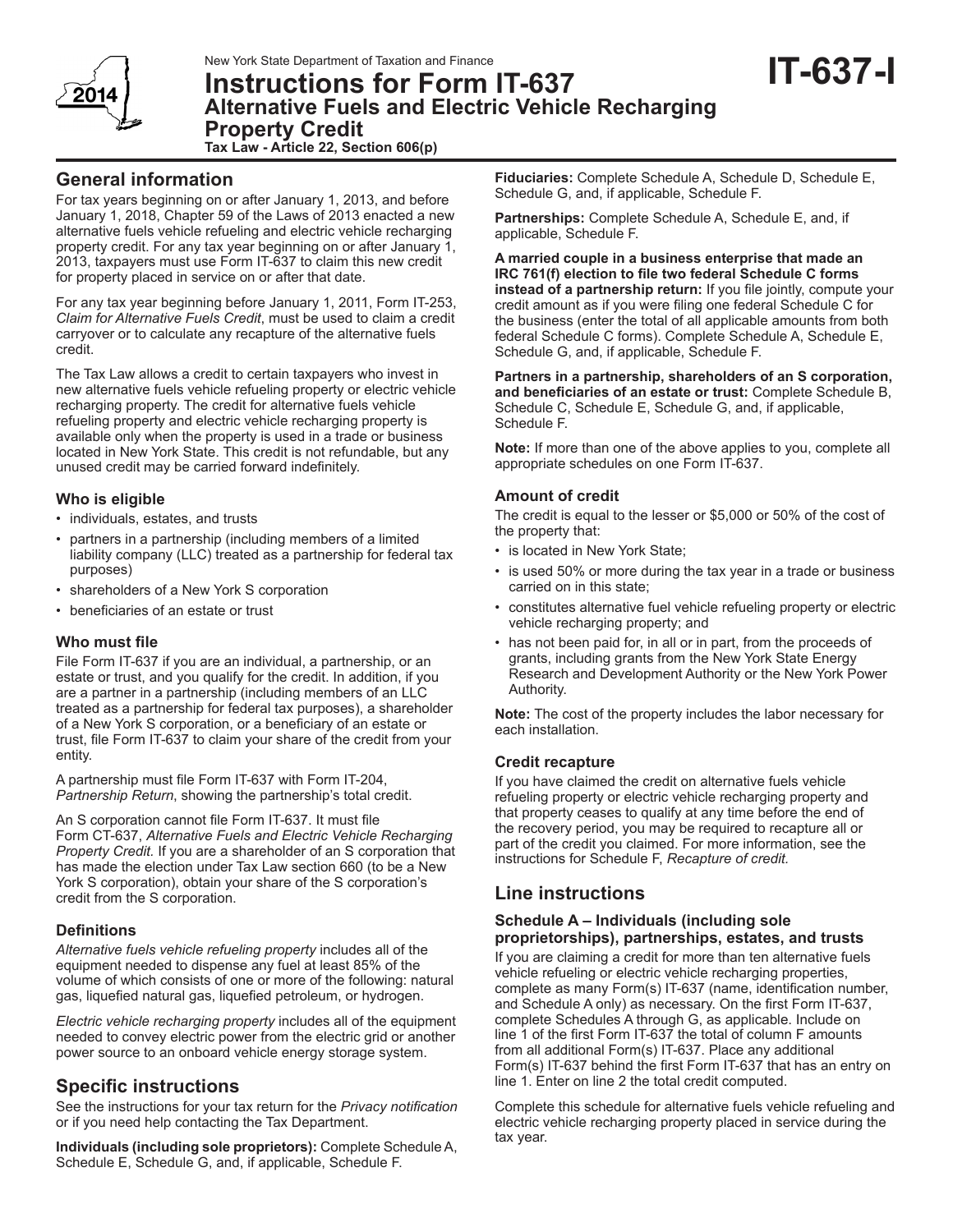Do not complete this schedule for any property that, by the end of your tax year, met at least one of the following conditions:

- The property no longer qualifies as alternative fuels vehicle refueling property or electric vehicle recharging property.
- 50% or more of the property's use during the tax year was other than in a trade or business carried on in New York.
- You sold or disposed of the property and you know, or have reason to know, that the property will meet one of the two conditions previously stated above.

#### **Calculation of credit**

In the case of a taxpayer installing alternative fuels vehicle refueling property, the credit is computed separately for each fuel dispensing pump, based on the cost of the pump and all the necessary equipment associated with it (such as compression equipment and storage tanks). If more than one pump is being installed in the same location at the same time, the cost for each pump is determined by dividing the total cost for all the pumps and necessary equipment by the number of pumps installed. The amount of the credit allowed per pump by location is the **lesser** of:

• total cost of all pumps

and necessary equipment  $\times$  50% (.5), or<br>number of pumps

• \$5,000.

In the case of a taxpayer installing electric vehicle recharging property, the credit is computed separately for each charging station, based on the cost of the charging station and all the necessary equipment associated with it. If more than one charging station is being installed in the same location at the same time, the cost for each charging station is determined by dividing the total cost for all the charging stations and necessary equipment by the number of charging stations installed. The amount of the credit allowed per charging station by location is the **lesser** of:

- total cost of all charging stations and necessary equipment *<sup>×</sup>* 50% (.5), or number of charging stations
- \$5,000.

**Example 1:** *A taxpayer installs alternative fuels vehicle refueling property during 2014 that consists of one fuel dispensing pump and the equipment necessary to operate that pump. The cost of the fuel dispensing pump is \$12,000 and the cost of the equipment is \$50,000. The amount of credit allowed per pump is the lesser of:*

*• (\$12,000 + \$50,000) × 50% (.5) = \$31,000, or 1 pump*

**•** *\$5,000.*

*The taxpayer's total credit for 2014 is \$5,000 (\$5,000 × 1).*

*In 2015, the taxpayer adds two additional fuel dispensing pumps at the same time at the above location. The total cost for the two fuel dispensing pumps is \$24,000 and the cost of additional equipment is \$10,000. The amount of credit allowed per pump is the lesser of:*

*• (\$24,000 + \$10,000) <sup>×</sup> 50% (.5) = \$8,500, or 2 pumps*

**•** *\$5,000.*

*The taxpayer's total credit for 2015 is \$10,000 (\$5,000 × 2).*

**Example 2:** *A taxpayer installs electric vehicle recharging equipment during 2014 that consists of four charging stations and the equipment necessary to operate the charging stations, all of which are installed at the same location and at the same* 

*time. The total cost of the four charging stations is \$32,000 and the cost of the equipment is \$20,000. The amount of credit allowed per charging station is the lesser of:*

*• (\$32,000 + \$20,000) × 50% (.5) = \$6,500, or 4 charging stations*

```
• $5,000.
```
*The taxpayer's total credit for 2014 is \$20,000 (\$5,000 × 4).*

*In 2015, the taxpayer adds four additional charging stations at the same time to the above location. The total cost of the four charging stations is \$28,000 and the cost of the additional equipment is \$4,000. The amount of credit allowed per charging station is the lesser of:*

*• (\$28,000 + \$4,000) × 50% (.5) = \$4,000, or 4 charging stations*

```
• $5,000.
```
*The taxpayer's total credit for 2015 is \$16,000 (\$4,000 × 4).*

**Column B –** Enter the cost of the alternative fuels vehicle refueling property or electric vehicle recharging property. The cost of the property includes the labor necessary for each installation.

#### **Schedule B – Partnership, S corporation, estate, and trust information**

Enter the appropriate information for each partnership, S corporation, or estate or trust from which you received a share of the alternative fuels vehicle refueling and electric vehicle recharging property credit. If you need more space, submit a separate schedule.

### **Schedule C – Partner's, shareholder's, or beneficiary's share of credit**

Enter your share of the total credit received from a partnership, a New York S corporation, or an estate or trust. If you belong to more than one partnership, New York S corporation, or estate or trust, enter the total of all your shares on the appropriate line.

**Line 3 – Partner:** Enter your share of the total credit from your partnership. This information should be provided to you by your partnership.

**Line 4 – S corporation shareholder:** Enter your share of the total credit from your S corporation. This information should be provided to you by your S corporation.

**Line 5 – Beneficiary:** Enter your share of the total credit from estates and trusts. This information should be provided to you by your fiduciary.

#### **Schedule D – Beneficiary's and fiduciary's share of credit and recapture of credit**

An estate or trust must complete Schedule D. If an estate or trust allocates or assigns the credit or recapture of credit to its beneficiaries, base the division on each beneficiary's proportionate share of the income of the estate or trust. If you need more space, submit a separate schedule.

# **Schedule F – Recapture of credit**

If you are claiming a recapture for more than three alternative fuels vehicle properties or electric vehicle recharging properties. complete as many Form(s) IT-637 (name, identification number, and Schedule F only) as necessary. On the first Form IT-637, complete Schedules A through G as applicable. Include on line 12 of the first Form IT-637 the total of column G amounts from all additional Form(s) IT-637. Place the additional Form(s) IT-637 behind the first Form IT-637 that has an entry on line 12. Enter on line 15 the total recaptured credit computed.